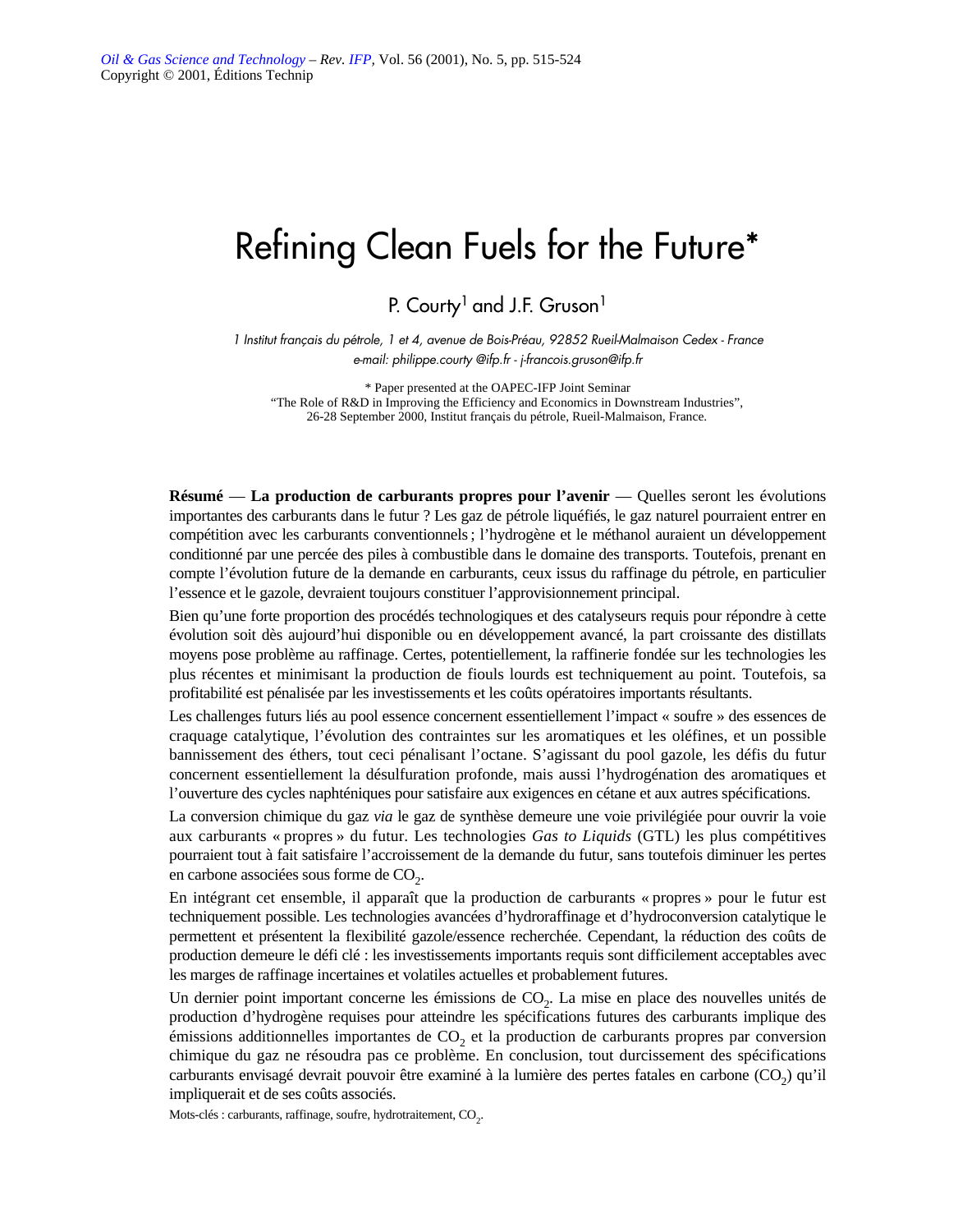*Abstract — Refining Clean Fuels for the Future — To which extent transportation fuels will reasonably be changed in the coming years? GPL and natural gas are expected to challenge conventional fuels, hydrogen and methanol are bounded to possible fuel cells development. Among others, security of supply, competitive economics and environmental protection issues will be the key to the changes in the coming years. But taking into account expected transportation development, liquid fuels from oil should prevail as the reference energy.*

*Though most of technologies and catalysts needed for the future are still existing or under marketing plans, the industry has to cope with the growing share of middle distillates. Indeed future zero heavy fueloil refineries are technically feasible through many existing and recent technologies. However their potential profitability is weighed down deeply by the very high investments and operating costs which are tied up.*

*Tomorrow's main gasoline challenges deal with sulfur in FCC gasoline, aromatics and olefins contents together with a possible ban of ethers, hampering future octane demand and its technical feasibility. In a similar way diesel oil issues for the future imply a very deep desulfurization with possible aromatics hydrogenation and rings opening in order to comply with cetane and polyaromatics ratings.* 

*Natural gas upgrading* via *syngas chemistry is still expected to open the way to clean fuels for the future* via *improved and integrated FT's GTL technologies which could as a matter provide most of future increases in clean fuels demand without decreasing the related fatal carbon losses as CO<sub>2</sub>.* 

*As an overall view, clean fuels production for the future is technically feasible. Advanced hydrorefining and hydroconversion technologies open the way to clean fuels and allow the best flexibility in the gasoline/middle distillates ratio. However, cost reduction remains a key issue since the huge investments needed are faced with low and volatile refining margins.*

*In addition, CO<sub>2</sub> fatal production is bounded with the extra-hydrogen production needed for clean fuels achievements and natural gas upgrading could bring other very clean fuels without solving CO*<sub>2</sub> *emissions drawbacks. Consequently, every fuel specification improvement will have to be balanced with its bounded fatal carbon losses, as CO<sub>2</sub>, and its extra cost.* 

*Keywords: transportation fuels, refining, sulphur, hydrorefining, CO<sub>2</sub>.* 

## **INTRODUCTION**

Over the past decade, the world oil sector experienced a dramatic phase of restructuring. Yet, the forthcoming mutations are no less crucial in economic and technological terms. Structural changes in market and environmental pressure will clearly be key issues for the worldwide refining industry.

This evolution will be particularly focused on transportation fuels as it already can be observed in the United States with the Clean Air Act Amendment (CAAA) implementation and in the European Union (EU) with the publication of the new directive relating to the quality of petrol and diesel fuel, but also on the residue "greening" or disposal. This trend will be widely shared more or less all over the world. To which extent transportation fuels will be changed in the coming years should be a key point for the refining industry.

In that sense this presentation will focus successively on the four following topics:

- which future fuels;
- liquid fuels;
- refining issues;
- natural gas upgrading.

#### **1 WHICH FUTURE FUELS**

It is always important to examine the horizons for possible threats to future oil planning. The challenge for the refining industry could come from the development of new sources for transportation fuels even if the accuracy of this scenario is likely beyond 2010 *(Fig. 1)*. In this sector, the two drivers that could change the game are:

- the need for increased security and diversification of supplies; this is a traditional feature;
- the search for technologies and fuels which offer better environmental protection, both from the urban point of view and from global warming issue.

If we try to draw a calendar for the future, three periods could be identified:

– *in the short term*, any change made will not be very significant. Oxygenates like methyltertiobutylether (MTBE) or ethyltertiobutylether (ETBE) as blend fuels with a production to grow up to 25 Mt/year could represent at best less than 1% of the total oil consumption, even if these products are banned (in California) by environmental legislation.

Some microniches for alternative fuels, *i.e.* natural gas (NGV) and propane-butane mix (LPG) will likely start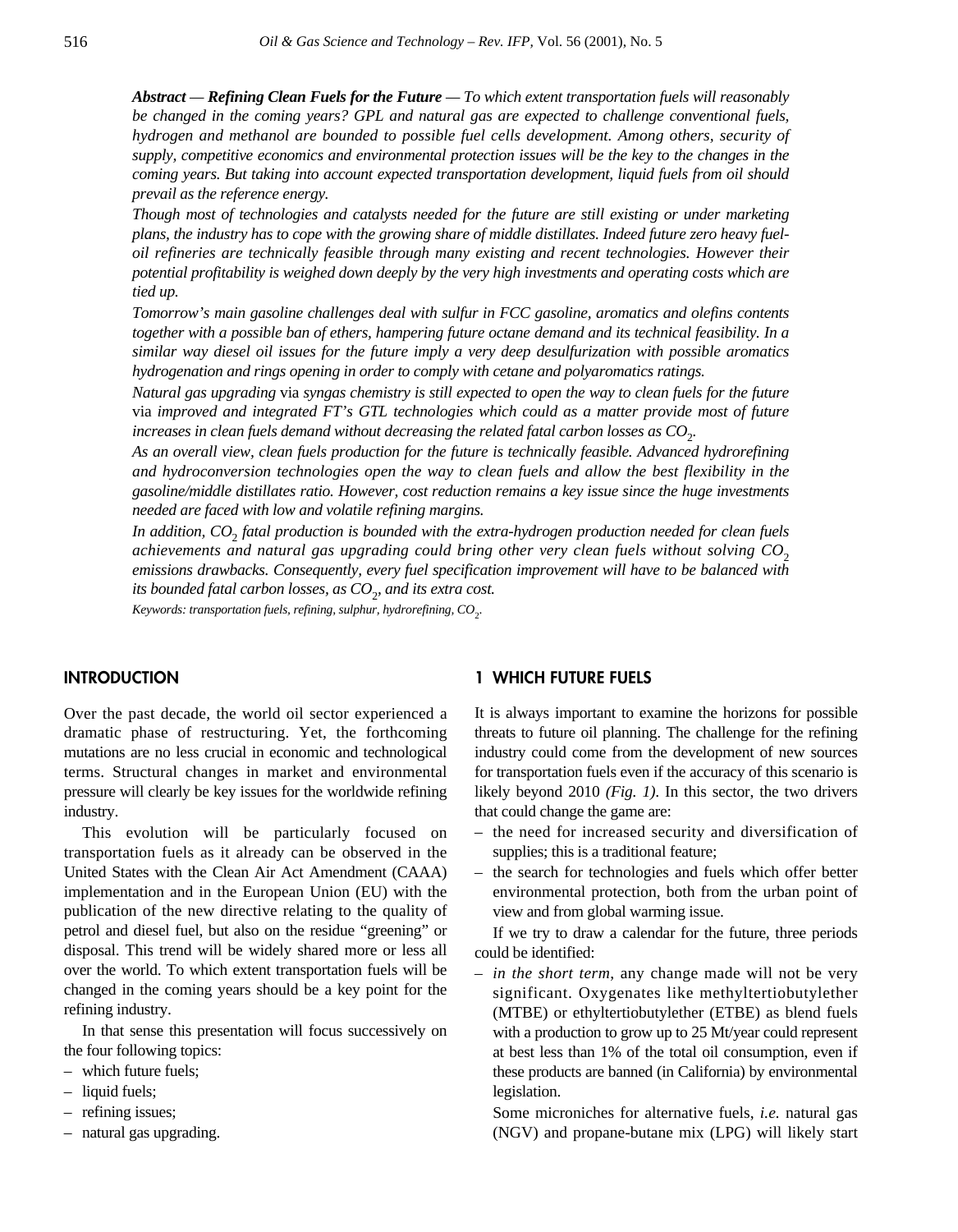

appearing in private or public fleet. Although its development is still limited, LPG is a leading one as car manufacturers are now providing attractive vehicles fitted. It should nevertheless be pointed out that the drawback of this product is the lack of massive amount of supply with regards to the transportation fuels demand and so the difficulty to have a significant distribution infrastructure except in some particular areas (*e.g.* the Netherlands).

NGV is also a useful substitute for automotive diesel fuel and is of interest in particular to heavy-duty vehicles and buses. The only real disadvantage of this solution rests in the high-pressure storage request very penalizing with regards to the weight and indirectly to the driving range of the vehicle;

*in the mid-term:* it is highly possible that two options for ultra low emissions or critical zero emissions could start appearing economically. First the hybrid path which combines the advantage of an electrical transmission in terms of local pollution and the flexibility and the agreement (range, etc.) of an internal combustion engine. It could be a better way for deblocking the development of pure electric vehicles.

The second could be the chemical conversion of natural gas to synthetic fuels either *via* the Fischer-Tropsch process for the production of very high-quality middle distillates, or *via* new oxygenates like dimethylether (DME), an equivalent for diesel engine to the LPG, or other ethers;

further along in the time there are of course more uncertainties, but all the previous technologies should be improved and find an increasing position. In addition, hydrogen road is clearly recognized as a potential new transportation energy source even if it is difficult to determine which technology will be the winning one: fuel cells could be a tough competitor as cost, dimensions and durability are seriously improved.

Anyway, it is clear that the environment protection actions are taking more and more importance among the world. It is no longer only an industrial country topic as many newly industrialized countries are, in particular in their new urban areas, very concerned by pollution of atmosphere.

As far as concern, the fuel specification severization is now a classical way for authorities to deal with air quality targets worldwide in relation or not with vehicle posttreatment equipment.

Emissions of major pollutants (carbon monoxide, unburned hydrocarbons, ozone precursors, nitrogen oxides and particulate) will be reduced, significantly over the next several years. This objective supposes to reduce dramatically emissions from motor vehicles, light and duty ones, particularly in urban areas, as called for by the CAAA adopted in the United States and the present directives in Europe. Legislation will continue to evolve, leading to further changes in formulations of motor fuels and also to the promotion of new transportation fuels.

Beyond these "local" pollutions, the global warming issue is now a key feature for the refining and more generally the oil industry, the no-regret strategy gains ground and managers like J. Browne of *BP* (Browne, 2000). A company like *Shell* includes it in its policy of development (Royal Dutch Company Website).

In the transportation sector, that means that car manufacturers will have to improve engine efficiency by developing technologies like lean-burn and direct injection engines with no increase of the other pollutants. To achieve these targets, this industry clearly claims for high-quality fuels. But as that will be showed further, this evolution conducts to a dramatic increase of the refinery energy consumption.

Environment is likely to be a durable driver of the refinery mutations, but economics are essential to enable all these changes to come. But taking into account expected transportation developments liquid fuels from oil should prevail as the reference energy.

### **2 LIQUID FUELS**

Almost 50% of the world oil consumption are used for transportation fuels *(Fig. 2)*. This trend will intensify as the demand increases at a rate of 2.9% per year, thus boosting the oil demand from the 1998 level of 1.6 billion toe to 2.4 billion toe by the year 2010. In the Organization for Economic Cooperation and Development (OECD) countries where individual and public transportation systems are widely available, the growth directly attributable to this sector will be a moderate 1.7% per year.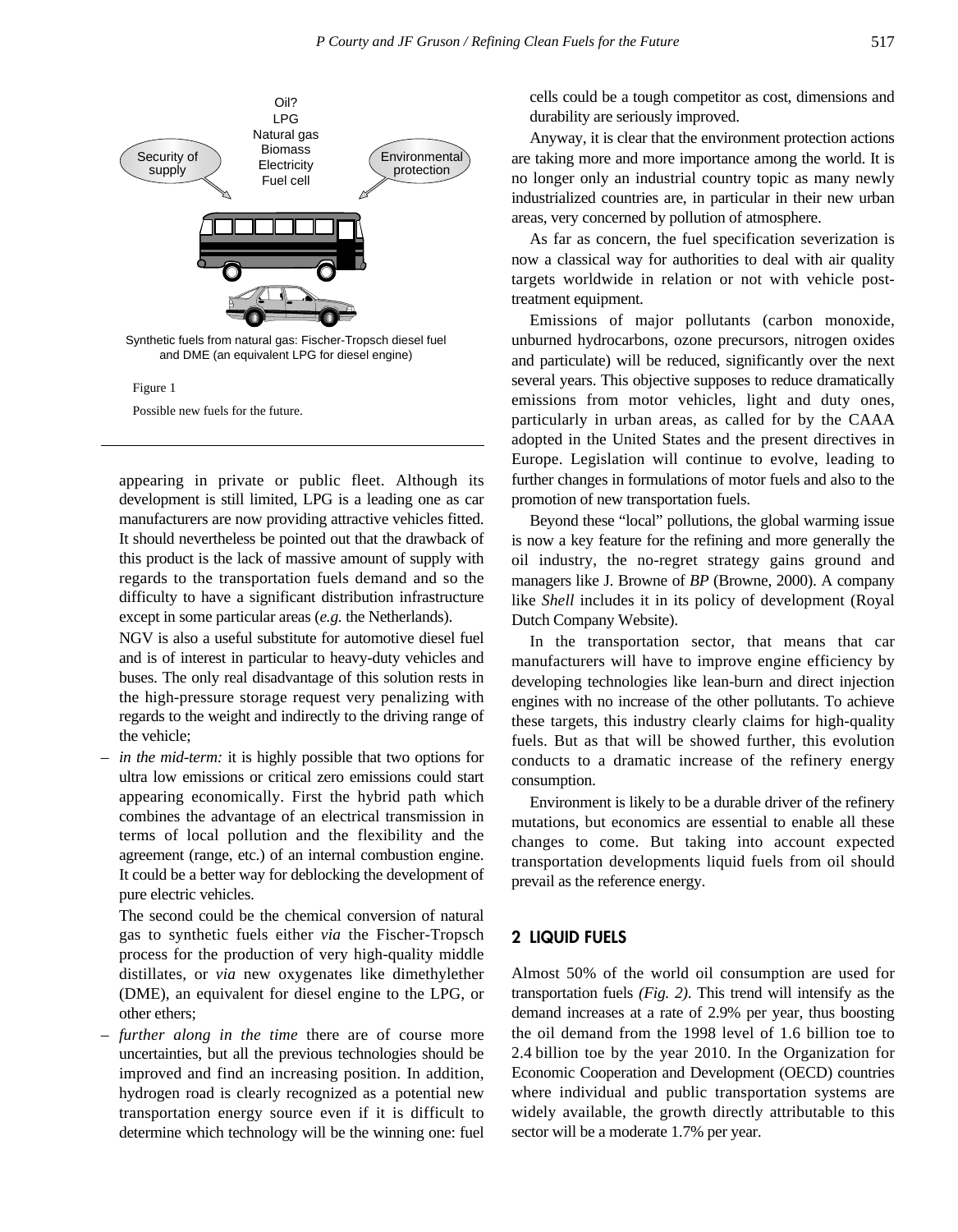On the other hand, in view of the very low density of vehicles per capita in non-OECD countries and so far the huge potential for expansion, a transportation energy boom of 4.5% per year is foreseen in that part of the world. In South East Asia, where the urbanization is rising rapidly and where the need for individual and merchandise transportation is expanding due to economic growth, it will expand at an annual rate of 6%.

This shift in the end-uses of oil towards principally light products (gasoline and naphtha) and middle distillates (jet and gasoil) at the expense of heavy fuel oil will remain the second challenge to meet for the oil refining industry *(Fig. 3)*.



Figure 2

Liquid fuels: share of transportation in the world oil market. Liquid fuels demand leads refining and drives world oil market.



More stringent specifications will be clearly the consequences of such evolutions and will principally concern gasoline and diesel fuels firstly, the other products in a less extent.

Globally lead additives will be quickly outlawed from gasoline leading to 100% unleaded world gasoline market around 2005. In parallel sulfur will have to be taken away of all transportation fuels downward to an extremely low level: it is likely that 50% of diesel fuel in 2000 will be a 500 ppm quality.



Figure 3

Liquid fuels: 1995-2010, oil product demand increase.

| Gasoline           | 1996          | 2000      | 2005                | 2005-2010?  |
|--------------------|---------------|-----------|---------------------|-------------|
| Sulfur             | $500$ ppm     | $150$ ppm | $50$ ppm            | $10-30$ ppm |
| <b>Benzene</b>     | 5%            | 1%        | 1%                  | $< 1\%$     |
| Aromatics          | not specified | 42%       | 35%                 | $< 30\%$    |
| <b>Olefins</b>     | not specified | 18%       | from 18% to $8\%$ * | < 10%       |
|                    |               |           |                     |             |
| <b>Diesel fuel</b> | 1996          | 2000      | 2005                | 2005-2010?  |
| Sulfur             | $500$ ppm     | $350$ ppm | $50$ ppm            | $10-30$ ppm |
| Cetane             | 49            | 51        | from $51$ to $58*$  | 53 up to 55 |
| Polyaromatics      | not specified | 11%       | from 11% to $2\%$ * | $1\% - 2\%$ |
| Specific gravity   | 860           | 845       | from 845 to 820 $*$ | < 840       |
|                    |               |           |                     |             |

TABLE 1 Liquid fuels: European product quality trends

\* 2005, range of study of AOP II *(Bechtel consultants)*.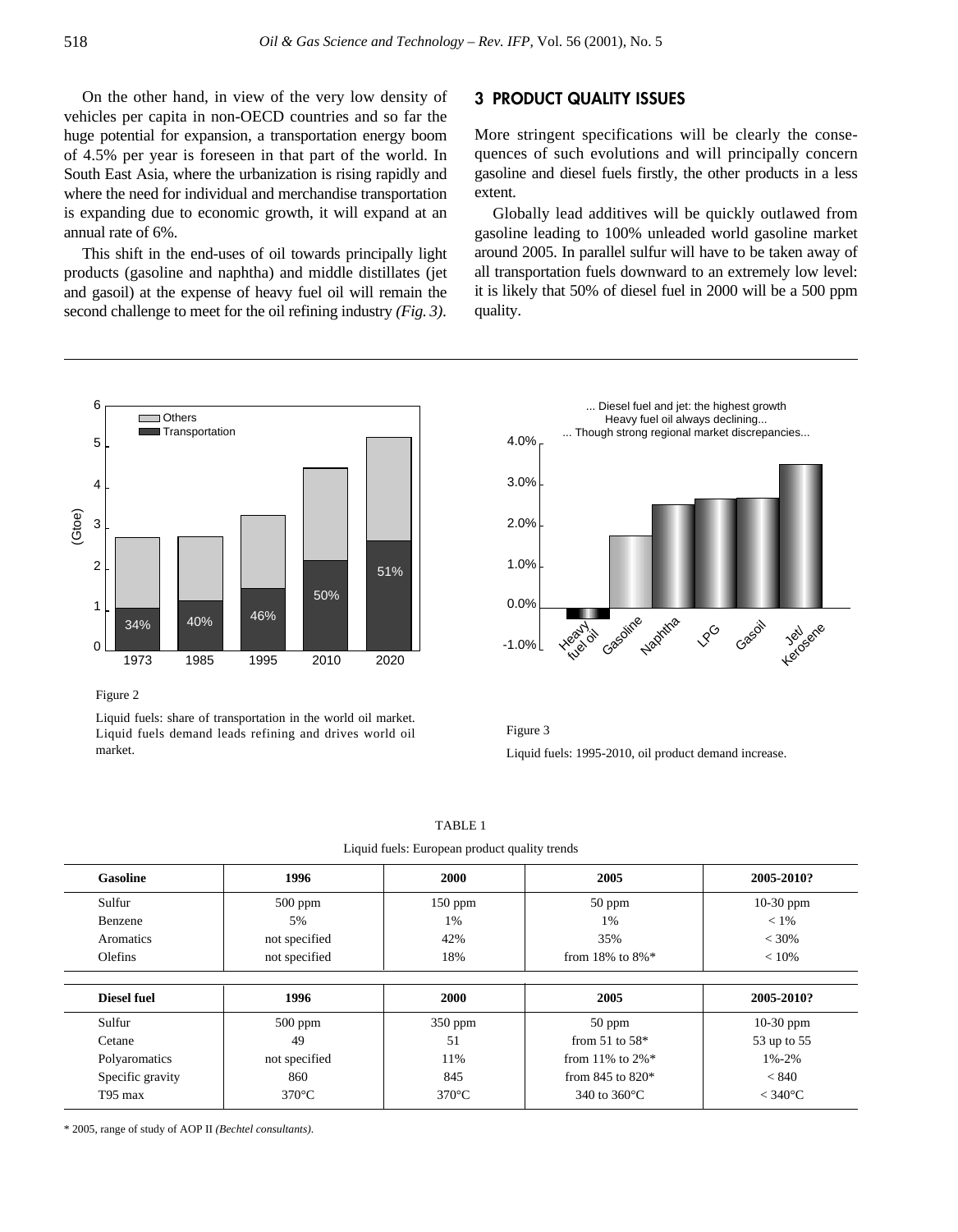In Europe, the Auto-Oil Programme II (AOP II) launched in 1997 has been achieved in the midst of 2000 and should lead to new specification proposals for 2005 and beyond *(Table 1)*. Today the major features are focused on the sulfur content of gasoline and diesel fuel below the 50 ppm previous expected values. There are many pressures coming notably from the automotive industry to go down to 10 ppm to allow the utilization of new nitrogen oxides  $(NO_x)$  or particulate after-treatment technologies. The United States are going on the same way for the year 2006.

Other characteristic evolutions like polyaromatic content or final distillation point for diesel fuel are not decided but could be dramatically reduced.

The combustion of heating oil and heavy fuel oils (HFO) are with other fossil fuels responsible both for most of the sulfur dioxides (SO<sub>2</sub>) and for a large portion of the  $NO_x$ emissions from petroleum origins. It is with regard to these two pollutants that limitations have and will continue to be tightened.

Consequences are clear regarding the sulfur content of these fuels, particularly for HFO with specifications of 1% or 0.5%. An alternative is the flue gas desulfurization, but it is a costly option with solid waste production. The more often this is a strong incitement to shift to natural gas (*e.g.* power generation).

In addition, like all industrial plants, refineries are sources of pollution. Similarly they discharge hydrocarbons into the air by evaporation and chiefly *via* combustion plants or catalytic processing: carbon monoxide (CO), carbon dioxide  $(CO_2)$ , NO<sub>X</sub>, hydrogen sulfide  $(H_2S)$ , SO<sub>2</sub>, dust, fines, etc. They are also sources of noise, odor, waste and water discharges.

#### **4 REFINING ISSUES**

In addition to quality constraints, market demand evolution with its increasing diesel fuel and parallel decreasing heavy fuel oil share is therefore deeply challenging the refining industry though most of technologies and catalysts needed for the future are still existing or under marketing plans *(Fig. 4)*.

Another main issue could deal with the future refinery feedstock. One of the principal characteristics of the oil market over the last decade has been the growth of the production share of the non-OPEC and non-Community of Independent States (CIS) countries. This shift in supply has been accompanied by a higher availability of lighter crudes. In the long term, this trend is questionable. A more recent concern appears with the availability of large amounts of natural gas condensates, which likely require dedicated refineries.

The drawbacks of world crude reserves are their relatively higher densities, sourer and lower product qualities, *i.e.* heavier crudes with higher sulfur and nitrogen contents. This will be a first important issue for the refining industry.



If the lightening of the supply has given it a good help to meet product quality requirements, this has also generated gasoline regional surpluses. In the future, the refiner will have to implement a technology able to partly receive extra heavy crudes. The projects under development in Venezuela around the Orinoco belt are a good illustration of such an evolution.

Indeed, future zero heavy fuel-oil refineries are technically feasible through many existing and recent technologies. The proposed scheme could meet these 2010-2020's challenges *(Fig. 5)*.

However their potential profitability is weighed down deeply by the very high investments and operating costs, which are tied up. Also, the conversion of residues into clean middle distillates will have to cope with the huge increase of hydrogen needs and of related  $CO<sub>2</sub>$  emissions.

All the upgrading processes, required either to improve product environmental quality or convert residues, are the most often based on hydrogen utilization. Thus, a key passage point will be the supply of large quantities of hydrogen. The current scenario shows that additional demand for hydrogen will outstrip largely the traditional resources, even if extra could be recovered by better management: other sources will become inevitable *(Fig. 6)*.

Some options available are to generate hydrogen by steam reforming of gaseous effluents or to carry out partial oxidation of a fraction of the residue, permitting the recovery of hydrogen and electricity with fatal and huge  $CO<sub>2</sub>$  production from 10 to 14.5 t for 1 t of hydrogen, depending upon the roads.

The use of this technology in a way of cogeneration and combined cycles is of great interest by the flexibility offered to the refiner: however these processes are very capitalintensive and their viability strongly depends on electricity sales price.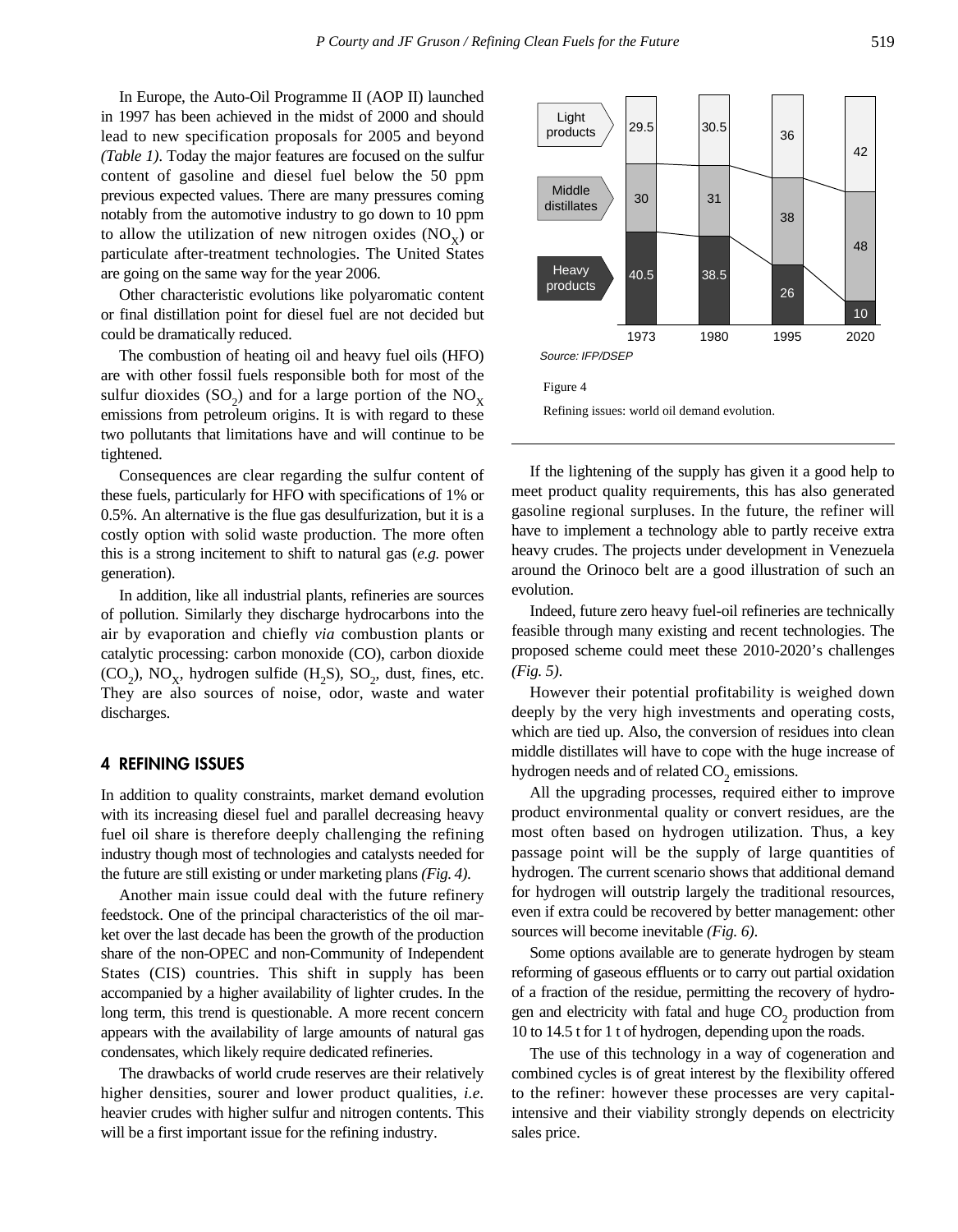

Figure 5

Refining issues: 2010+, non-fuel oil refinery.



In this context of a general fuel reformulation, hydrotreating technologies will undoubtedly play a leading role. They could answer to various objectives: remove sulfur and nitrogen elements from oil products used as heating and motor fuels, improve the quality of middle distillates, light (kerosene and diesel oil) and heavy as feeds to conversion units. They should also be key options to allow the partial conversion of residues and the upgrading of extra heavy crudes.

If only classical pollutants are considered ignoring the greenhouse gases, these technologies could produce "superclean" or zero emissions fuels. Taking into consideration  $CO<sub>2</sub>$  emissions, two major problems will have to be solved: the severe operating conditions with poor energy recovery and the high hydrogen consumption *(Fig. 1)*.

All reactions involved in hydroprocessing have the same features: they are exothermic, hence thermodynamically limited above temperatures ranging from 300° to 500°C depending on the reaction and producing heat difficult to recover. They use catalysts having rather low activity and limited selectivity (for instance in terms of the hydrodesulfurization/hydrogenation ratio) which imply the use of high pressures and excess hydrogen resulting in high amounts of released CO<sub>2</sub> *(Section 5)*.

Hydrotreating processes cannot be longer considered as zero emissions ones. Minimization of this related  $CO<sub>2</sub>$ production would have to be tackled in at least two ways:

- optimization of the hydroprocessing scheme including hydrogen stream;
- development of new, more active and/or more selective catalysts.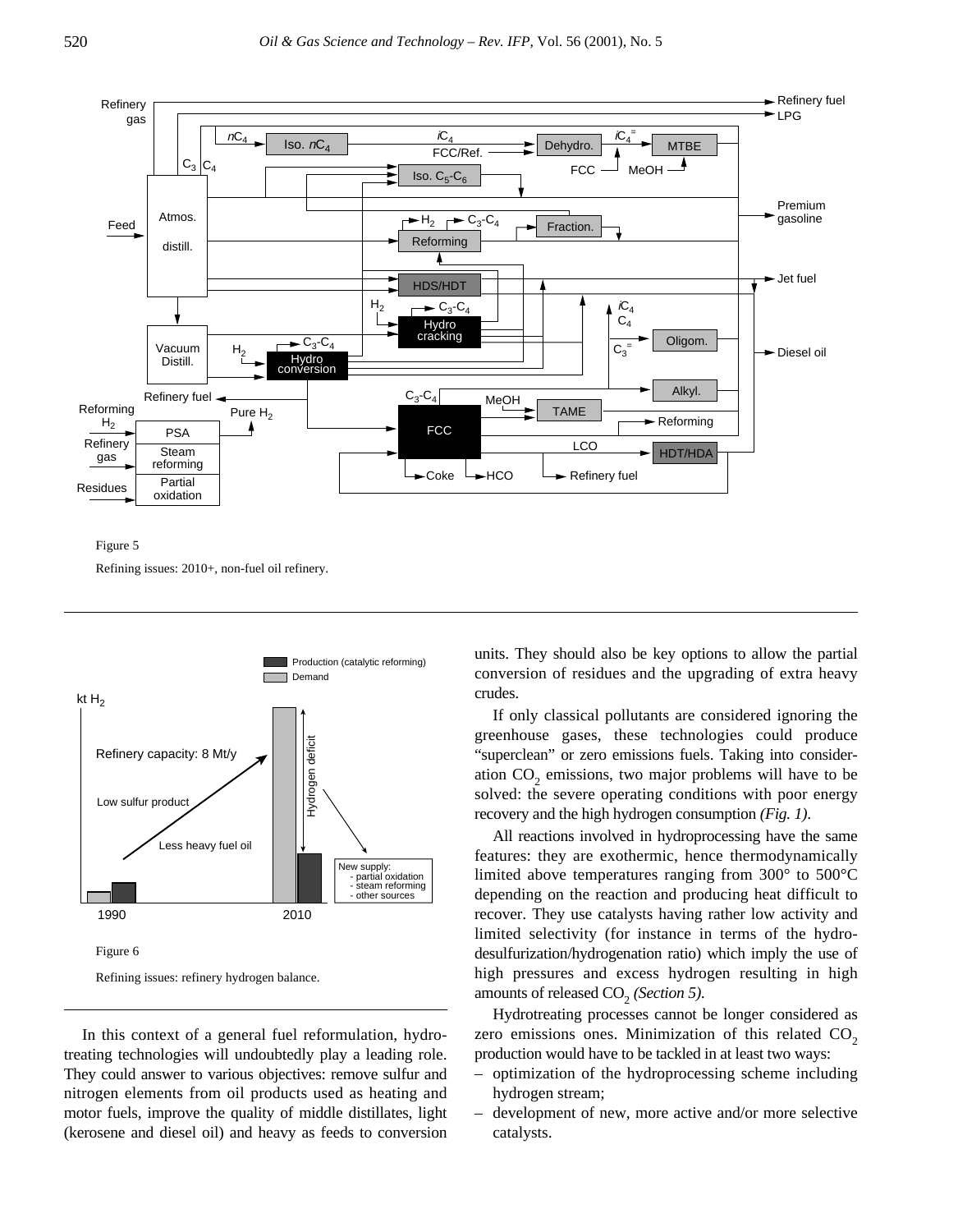# **4.1 Gasoline Issues**

This target is completely joined with the reduction of pollutants in motor vehicles. Technical solutions required to attain gasoline quality constraints are available, at least for present crude supply and for pictured standard levels. But the economics are not so clear and the optimum in terms of cost/efficiency has to be discussed.

The three characteristics which are particularly concerned by new limitations are:

– *the sulfur:* the problem is really focused on the catcracked gasoline (around 30% to 40% of the pool) with two main solutions: desulfurization of the fluid catalytic cracking (FCC) feedstock or of the heavy cat-cracked gasoline excluding FCC gasoline end-point reduction.

In one hand, the FCC feed hydrotreating provides many extra benefits: decreasing the sulfur not only in gasoline but also in light cycle oil (LCO) and heavy cycle oil (HCO) and in the regeneration process ( $SO<sub>x</sub>$  level), reducing the coke production and increasing the conversion ratio. But it fails to directly yield deeply desulfurized gasoline (10 to 20 ppm).

The second becomes in that sense a compulsory issue and gives substantially milder operating conditions. It consumes less hydrogen but could lead to a significant octane loss in the case of a 95% sulfur removal. Minimizing this loss requires the combination of selective hydrotreatments depending on the different FCC gasoline streams, and a new catalytic system to avoid hydrogenation of olefins;

– *the aromatics (Fig. 7):* they are key components of the gasoline pool for octane performance and are mainly produced in catalytic reforming which is today essential for refinery hydrogen supply. A large reduction of their amount would lead to big difficulties, as there is no actual way to change aromatics to high-octane components from naphtha.

Benzene removal does not appear as a technical problem. Three broad options are available for dealing with, depending on economical and regional situations:

- remove precursors from the catalytic reformer feed;
- lower severity and pressure of the reformer;
- post-fractionate and process benzene forward saturation or isomerization;
- *the olefin reduction*, of which the main source is the front end of the cut of FCC naphtha stream, could be achieved in an attractive way for  $C_5$  olefins by their etherification to teramylmethylether (TAME) or by their alkylation.

At the end, the oxygenates (MTBE, ETBE, etc.) offer to the refiners a range of flexibility to optimize their process integration. But MTBE ban tendency in the United States or in few European countries could threat this solution as US consumption represents 60% of the world demand. New processes like isobutene dimerization and hydrogenation to isooctane could bring alternative.

Anyway, catalytic cracking comes out as the critical unit in the future, as it is the most widespread conversion tool in the world.

# **4.2 Diesel Oil Options**

For diesel fuel the industry has to cope with two features *(Fig. 8)*, the growing demand outstripping that of gasoline in some areas and the new severe quality requirements targeted such as sulfur, aromatics (especially the polynuclear aromatics: 11% for EU in 2000, %? in 2005) and cetane number.



100 CN: cetane number The challenges: - cetane values 80 aromatics and S contents FCC LCO CN < 25 Aromatics (wt%) Aromatics (wt%) 60 Coking gasoil CN < 30  $VRB$ 40  $\ddot{c}$ 20 Target SR gasoil CN # 50  $CN > 5$ FT gasoil CN > 70 0 50 500 5000 50 000 HCK gasoil CN > 60 Sulfur (ppm)





Refining issues: gasoline pool.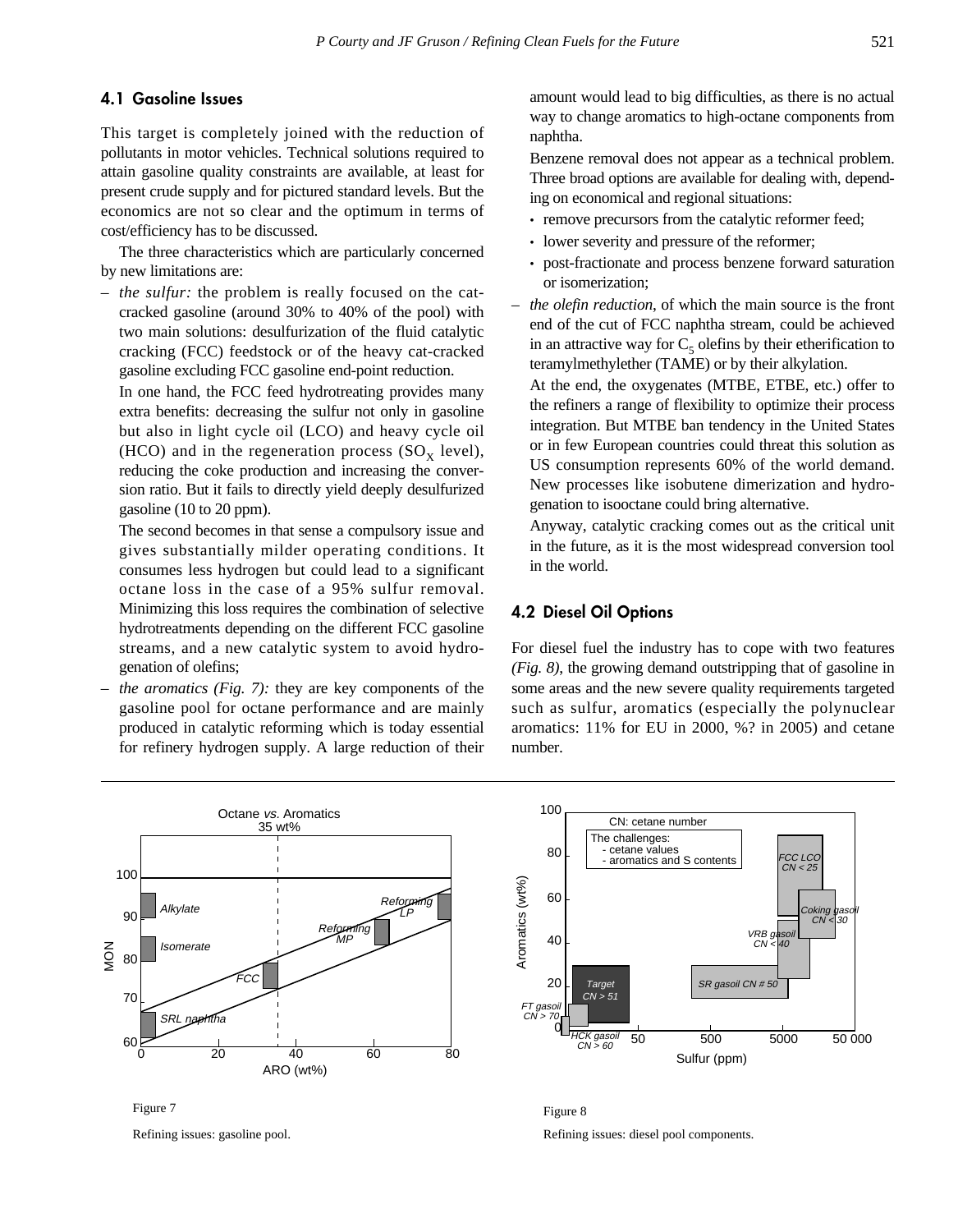In order to keep pace with these trends, the key unit will be improved hydroprocessing reactor technology in its various options including catalysts, operating conditions and process schemes relating to the wide range of feeds from straight run gasoil (SRGO) to cracked distillates like light cycle oil (LCO). This step-by-step approach will provide refiners with the best solutions for optimizing their current and future needs.

To achieve these goals, the availability of catalysts (used alone or in combination) with selectivity level able to deal with difficult feedstock or/and to meet from simple desulfurization to deep aromatic reduction targets will be essential to optimize operations under milder conditions.

As long as sulfur is only concerned, deep hydrodesulfurization technologies to get even 10 ppm limits are commercial. Higher hydrogen partial pressures will be required for middle distillates obtained from thermal conversion processes or FCC (for instance 8 MPa for a mix 80% SRGO/20% LCO).

But new constraints on polyaromatics (around 2%) will create enhanced duties for the hydroprocessing. Then the best option to adopt will be two-stage hydrotreating schemes with optimized operating conditions, as any cetane improvement involves a severe hydrogenation of aromatics. It will require the use of very active noble metal base catalysts in a second step after a first step of ultra low desulfurization to be conducted under rather mild conditions. Accordingly, hydrogen consumption will be significantly increased by a factor of up to 10.

If the refiner wants to go further in cetane gain, two routes are possible, of high interest when they are applied to lowcetane and rich-in-aromatics middle distillates from FCC or thermal processes: deep hydrogenation with restricted conversion on special catalysts or hydrocracking of such feeds, mixed with the normal straight run feed. These would help to bring all these above products to very severe specifications.

In both cases, huge investments and higher operating costs will occur and  $CO<sub>2</sub>$  emissions will increase dramatically. Anyway, the choice of the final technology route will depend largely on the initial refinery configuration, so the optimization for the refiner will require process schemes as flexible as possible. If very high cetane is required or if significant pool components are released from diesel fuel, new solutions could involve very high-quality products to be added to the pool: synthetic diesel oil from Fischer-Tropsch (FT) reaction or heavy oxygenated compounds. All these options will involve natural gas as feedstock.

# **5 NATURAL GAS UPGRADING**

In the recent years, natural gas reserves have been continuously increasing and are now equivalent to oil *(Fig. 9)*. It is also expected that natural gas consumption

should increase rapidly in the world in particular to achieve the enormous growth for new and low-pollution power generation investments.

The chemical conversion of natural gas is not new and today the most developed options *(Fig. 10)* are the methanol production (25 to 30 Mt/y with or not MTBE) and ammonia; but both represent limited volumes. Today, from methanol, new products to be used as alternative transportation fuels have been proposed, like DME.

Direct synthesis has been already proven so DME (cetane number > 70) is a possible candidate as a clean fuel for diesel engines: first fleet results show very low  $NO_x$  and particulate matter emissions. But as for any new gaseous fuel, the implementation of distribution facilities has to be faced.

Concerning MTBE, there are a lot of discussions about the toxic and carcinogenic associated risks and a ban regulation due to them; this feature has been pointed out by the Californian authorities. In the European Union the under chemical review could conclude that on the human health risks there are no serious concerns but some actions should be decided for the environment risks.

The emergence of gas-to-liquids (GTL) technologies as a possible solution to monetizing stranded gas reserves or to limit gas flaring has been lately discussed for a viable alternative to liquefied natural gas (LNG). In addition GTL potentially offers a supply of very high quality middle distillates when demand for diesel fuel and jet kerosene is forecast to grow strongly with increasingly stringent quality specifications *(Fig. 11).*

This integrated process including syngas production, Fischer-Tropsch synthesis and final hydroisomerization and separation steps has to face with two major challenges to



#### Figure 9

Natural gas upgrading: the world proven oil and gas reserves evolution.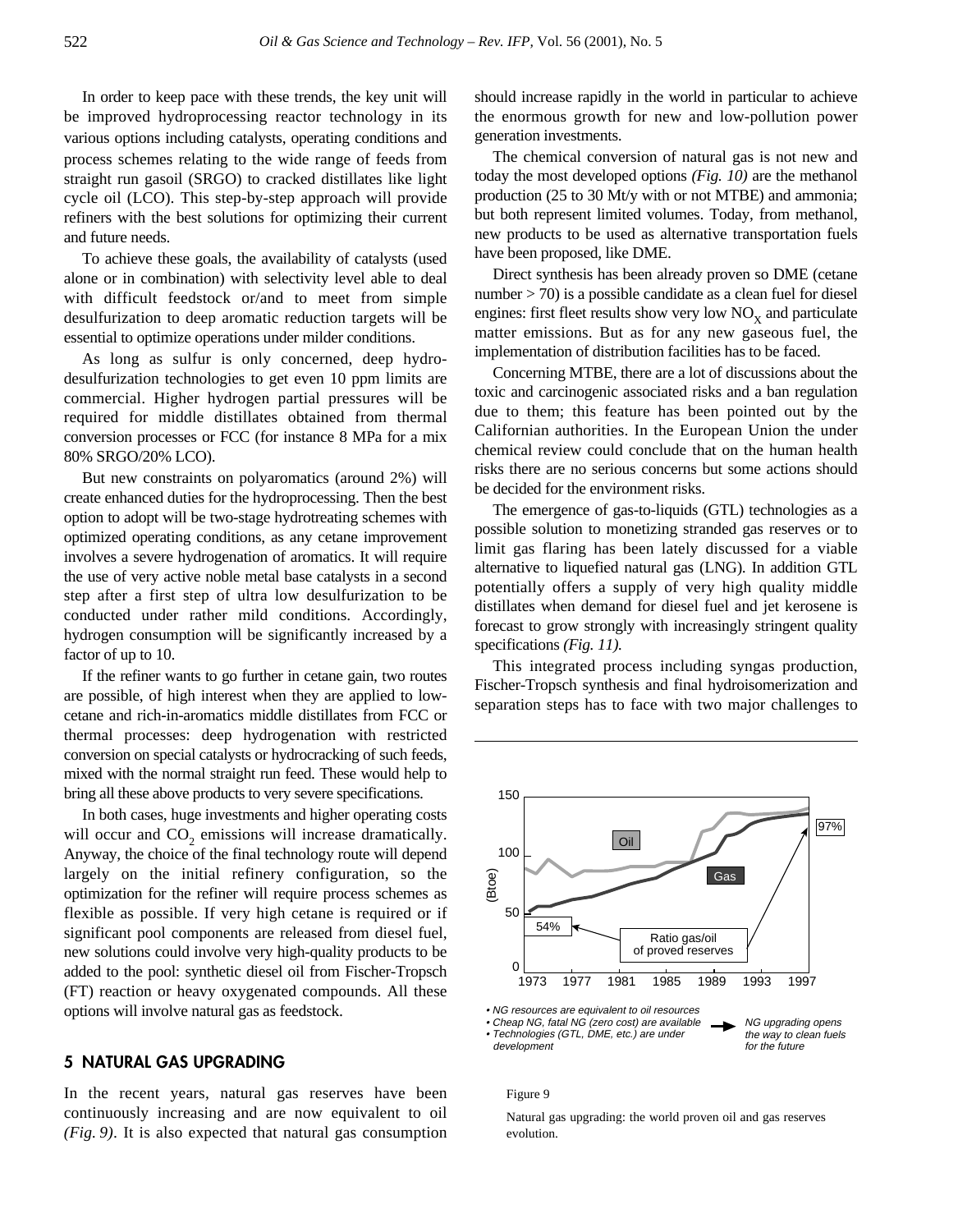

#### Figure 10

Natural gas upgrading: chemical conversion of natural gas.



FT Synthesis: integrated gas-to-liquids process



Natural gas upgrading: integrated gas-to-liquids process.